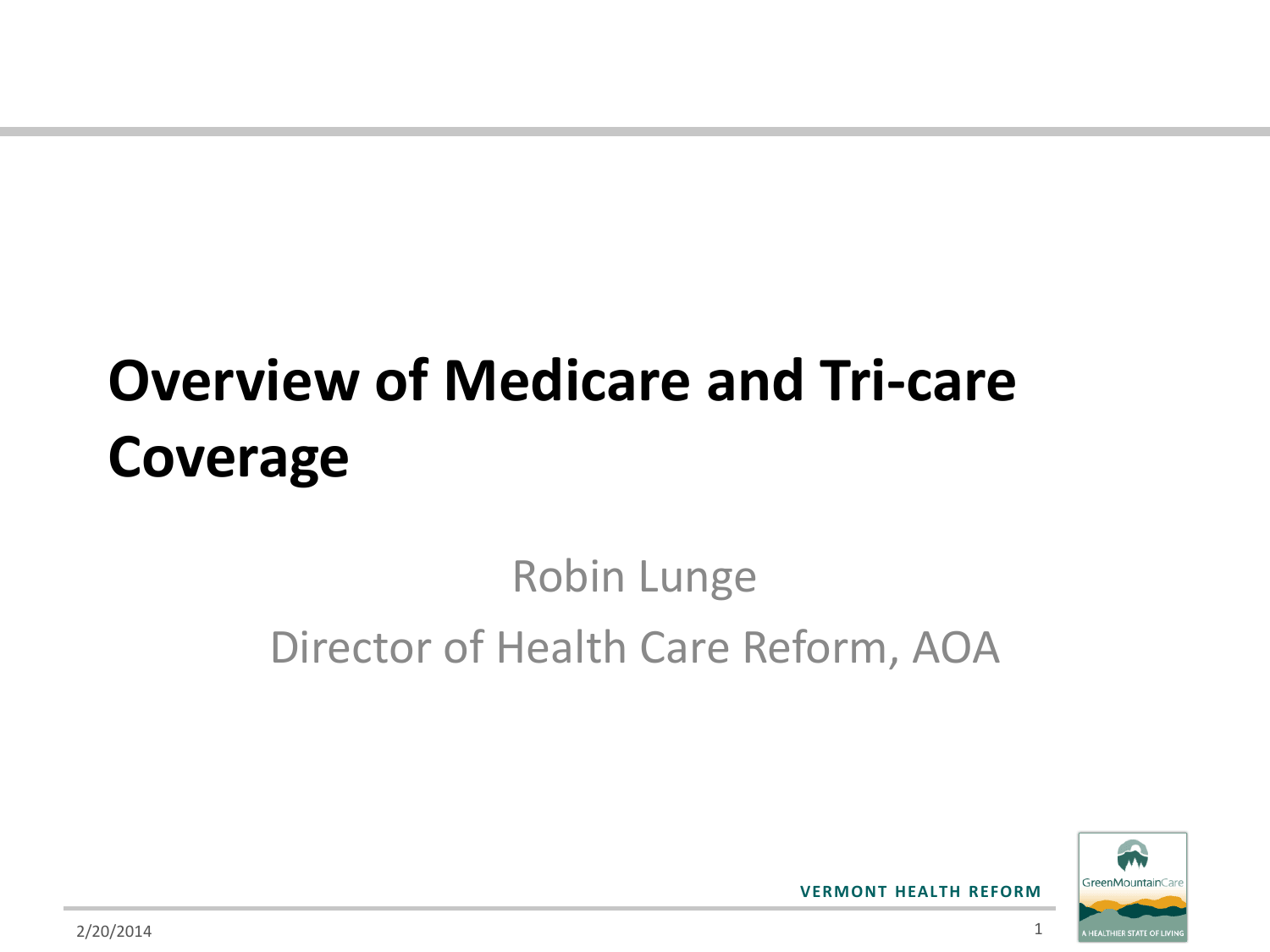# **Who is eligible for Medicare**

- Individuals age 65+
	- Only if 10 years of work history
	- Self or spouse
- **Individuals with permanent disability** 
	- Defined as 24 months of SSDI payments
- Individuals with end-stage renal disease or Lou Gehrig's disease

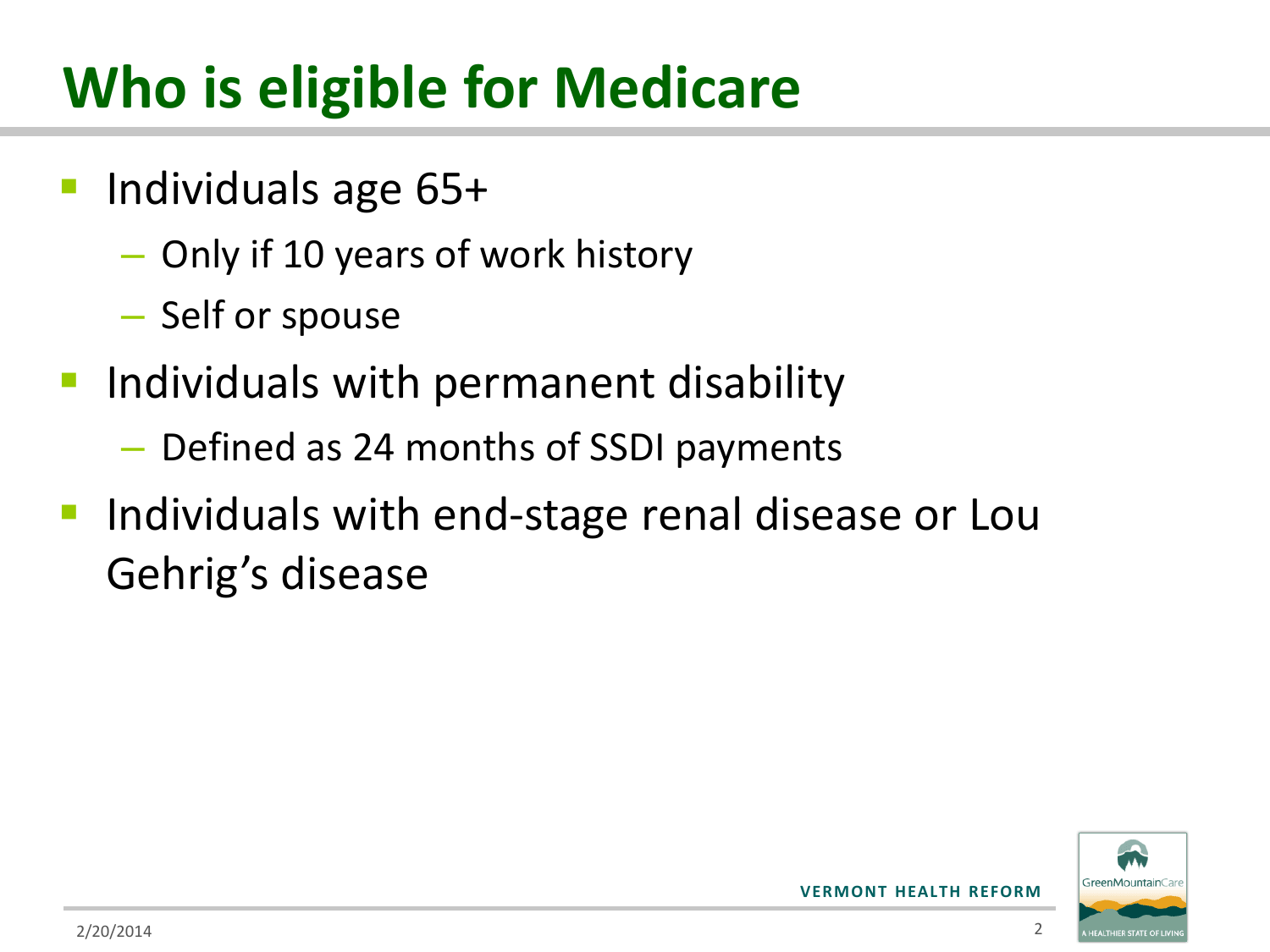#### **Medicare: 4 Parts**

- Part A hospital insurance
	- Funded with payroll tax
- Part B physicians, outpatient, home health
	- About \$105/month premium
	- \$147/year deductible
- Part C Medicare Advantage (managed care)
	- Replaces A, B, D
- Part D drugs
	- Premiums and plan design varies

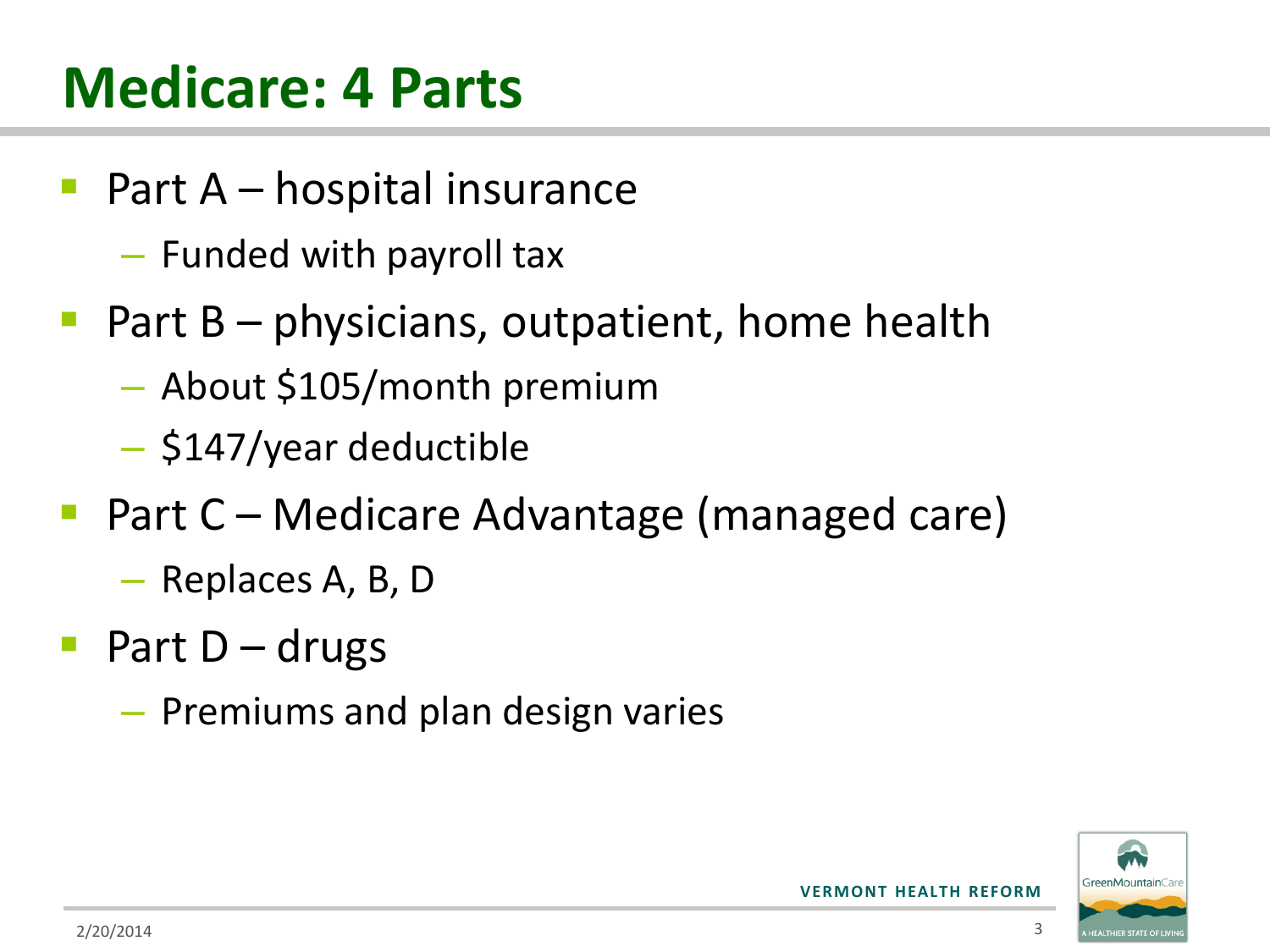# **Public Medicare Supplemental Plans**

- Medicaid
	- "Full duals"
		- covers Medicare premiums, cost-sharing , & services up to Medicaid benefits
	- Medicare Savings Programs
		- QMB 100% FPL
			- Covers Medicare premiums (A & B), Part B premium & coinsurance & deductibles for A & B
		- SLMB & QI-1 135% FPL Part B premium only
- **VPharm** wraps Part D
	- 150% FPL: Part D premium, cost-sharing, add'l drugs, diabetic supplies, eye exams
	- 225% FPL: maintenance meds & diabetic supplies

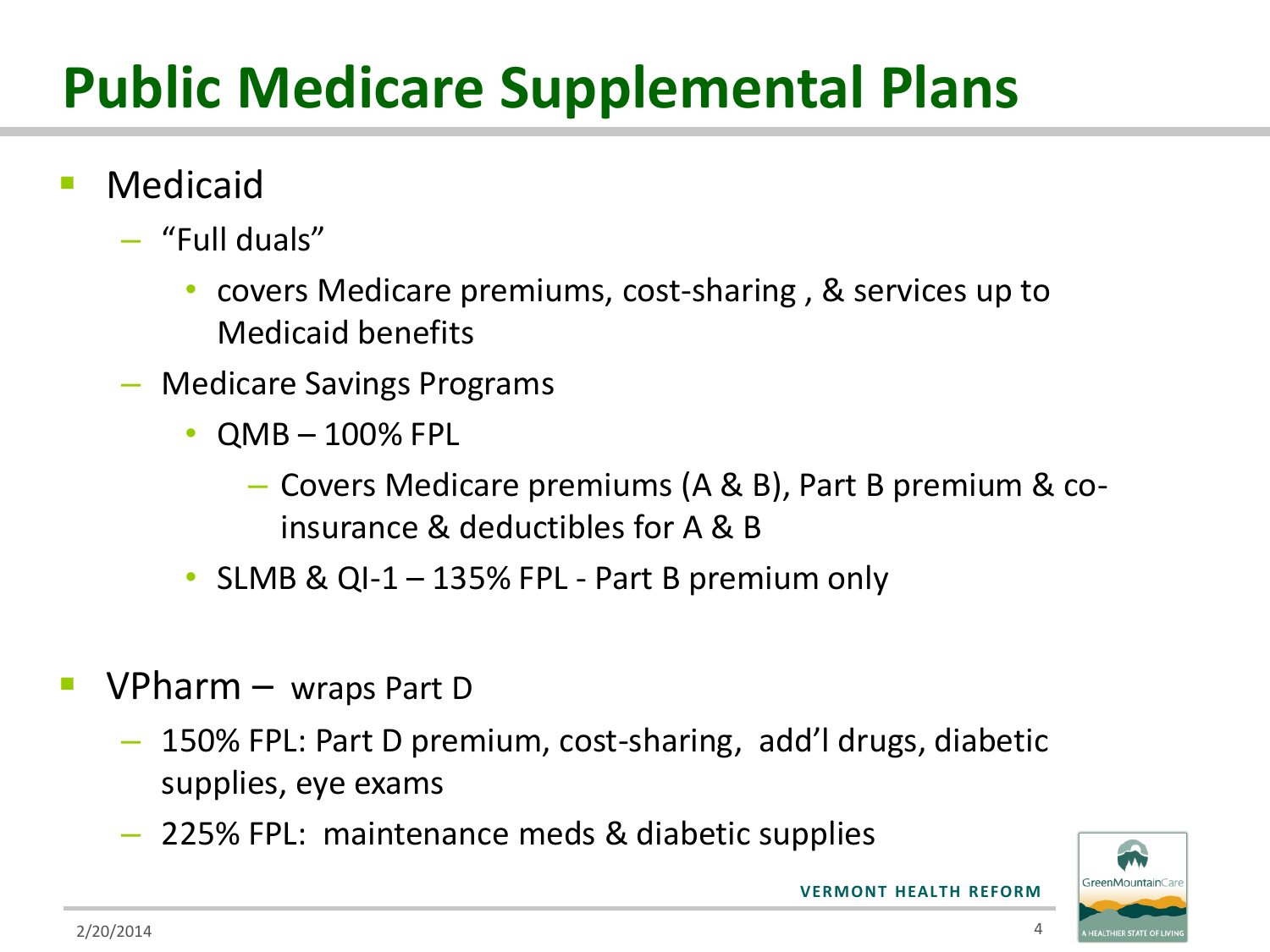## **Private Medicare Supplemental Plans**

| <b>Medigap Benefits</b>                                                                                      | <b>Medigap Plans</b> |           |             |           |                |           |           |             |            |             |  |
|--------------------------------------------------------------------------------------------------------------|----------------------|-----------|-------------|-----------|----------------|-----------|-----------|-------------|------------|-------------|--|
|                                                                                                              | $\blacktriangle$     | B         | $\mathbf C$ | D         | $\mathsf{F}^*$ | G         | $\kappa$  | $\mathbb L$ | M          | $\mathbf N$ |  |
| Part A coinsurance and hospital costs<br>up to an additional 365 days after<br>Medicare benefits are used up | Yes                  | Yes       | Yes         | Yes       | Yes            | Yes       | Yes       | Yes         | Yes        | Yes         |  |
| Part B coinsurance or copayment                                                                              | Yes                  | Yes       | Yes         | Yes       | <b>Yes</b>     | Yes       | 50%       | 75%         | Yes        | Yes***      |  |
| <b>Blood (first 3 pints)</b>                                                                                 | Yes                  | Yes       | Yes         | Yes       | Yes            | Yes       | 50%       | 75%         | Yes        | Yes         |  |
| Part A hospice care coinsurance or<br>copayment                                                              | Yes                  | Yes       | Yes         | Yes       | Yes            | Yes       | 50%       | 75%         | Yes        | Yes         |  |
| Skilled nursing facility care coinsurance                                                                    | <b>No</b>            | <b>No</b> | Yes         | Yes       | <b>Yes</b>     | Yes       | 50%       | 75%         | <b>Yes</b> | <b>Yes</b>  |  |
| <b>Part A deductible</b>                                                                                     | <b>No</b>            | Yes       | Yes         | Yes       | <b>Yes</b>     | Yes       | 50%       | 75%         | 50%        | Yes         |  |
| <b>Part B deductible</b>                                                                                     | <b>No</b>            | <b>No</b> | Yes         | <b>No</b> | Yes            | <b>No</b> | <b>No</b> | <b>No</b>   | <b>No</b>  | No.         |  |
| Part B excess charges                                                                                        | <b>No</b>            | <b>No</b> | No          | <b>No</b> | Yes            | Yes       | <b>No</b> | <b>No</b>   | <b>No</b>  | <b>No</b>   |  |
| Foreign travel exchange (up to plan<br>limits)                                                               | No                   | <b>No</b> | Yes         | Yes       | Yes            | Yes       | <b>No</b> | <b>No</b>   | Yes        | <b>Yes</b>  |  |
| Out-of-pocket limit**                                                                                        | N/A                  | N/A       | N/A         | N/A       | N/A            | N/A       | \$4,940   | \$2,470     | N/A        | N/A         |  |

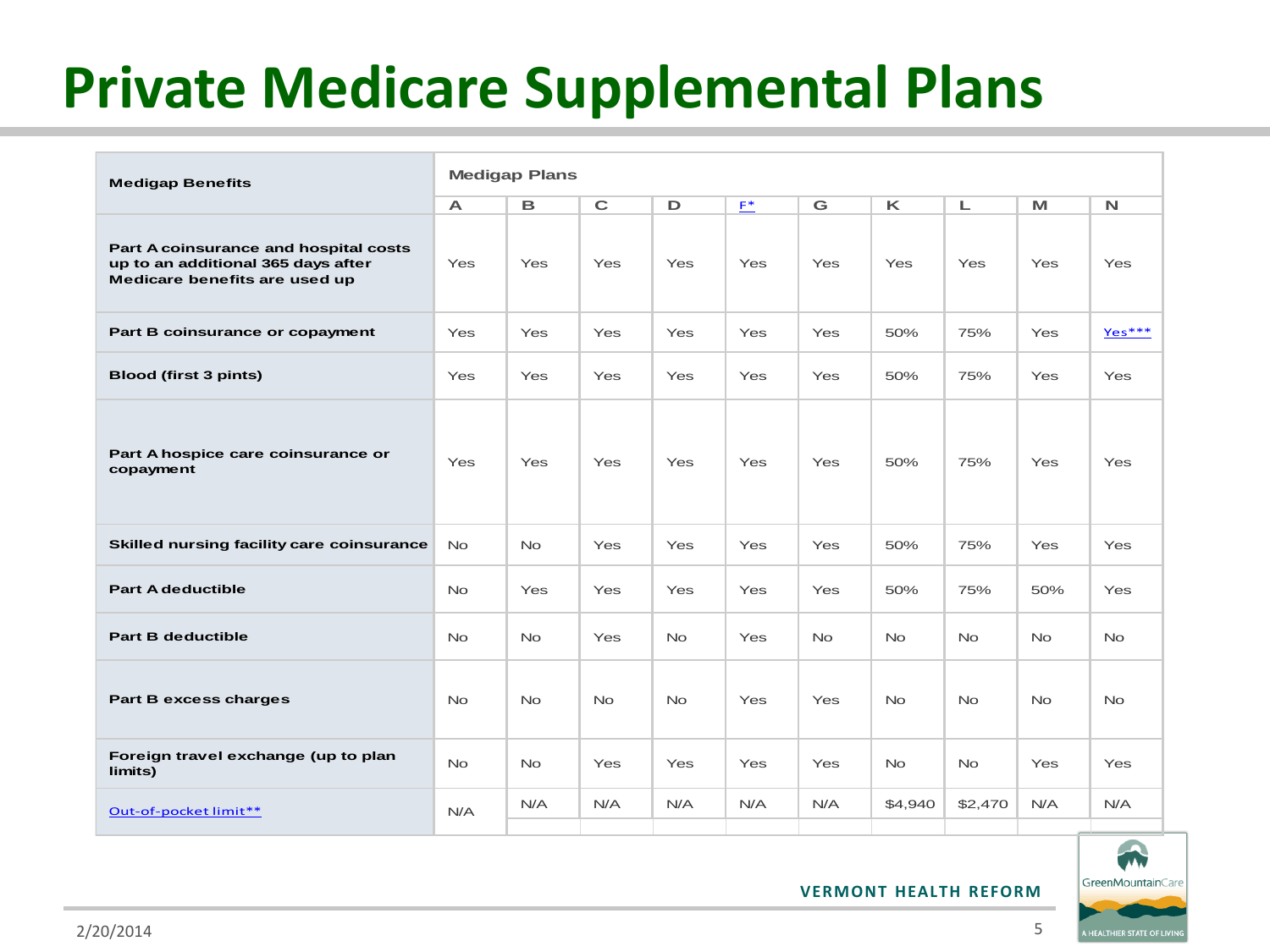## **What is TRICARE?**

- **TRICARE is the health care program serving** uniformed service members, military retirees and their families.
- To be eligible for TRICARE you must be enrolled in the Defense Enrollment Eligibility Reporting System (DEERS).

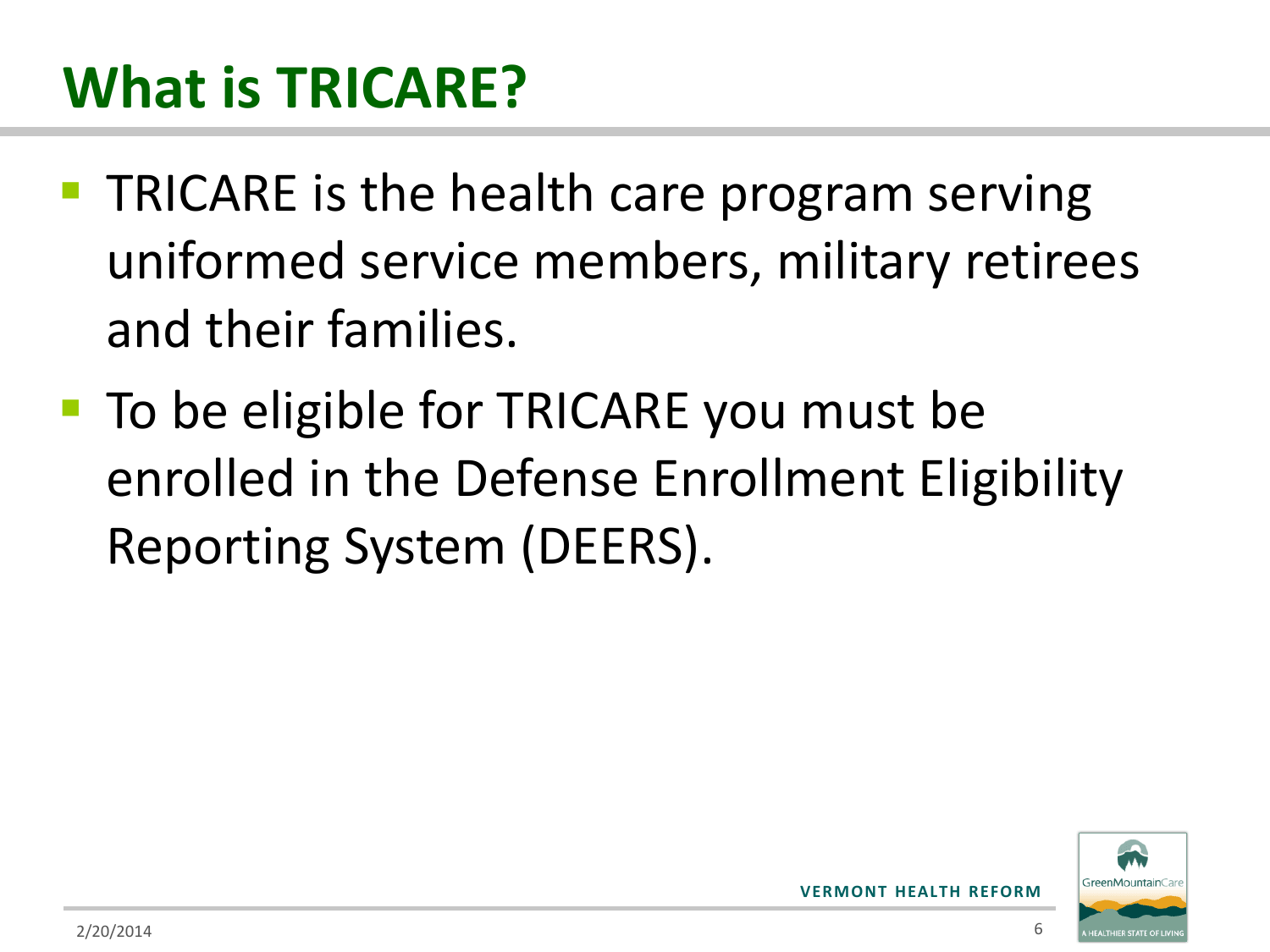#### **Tricare**

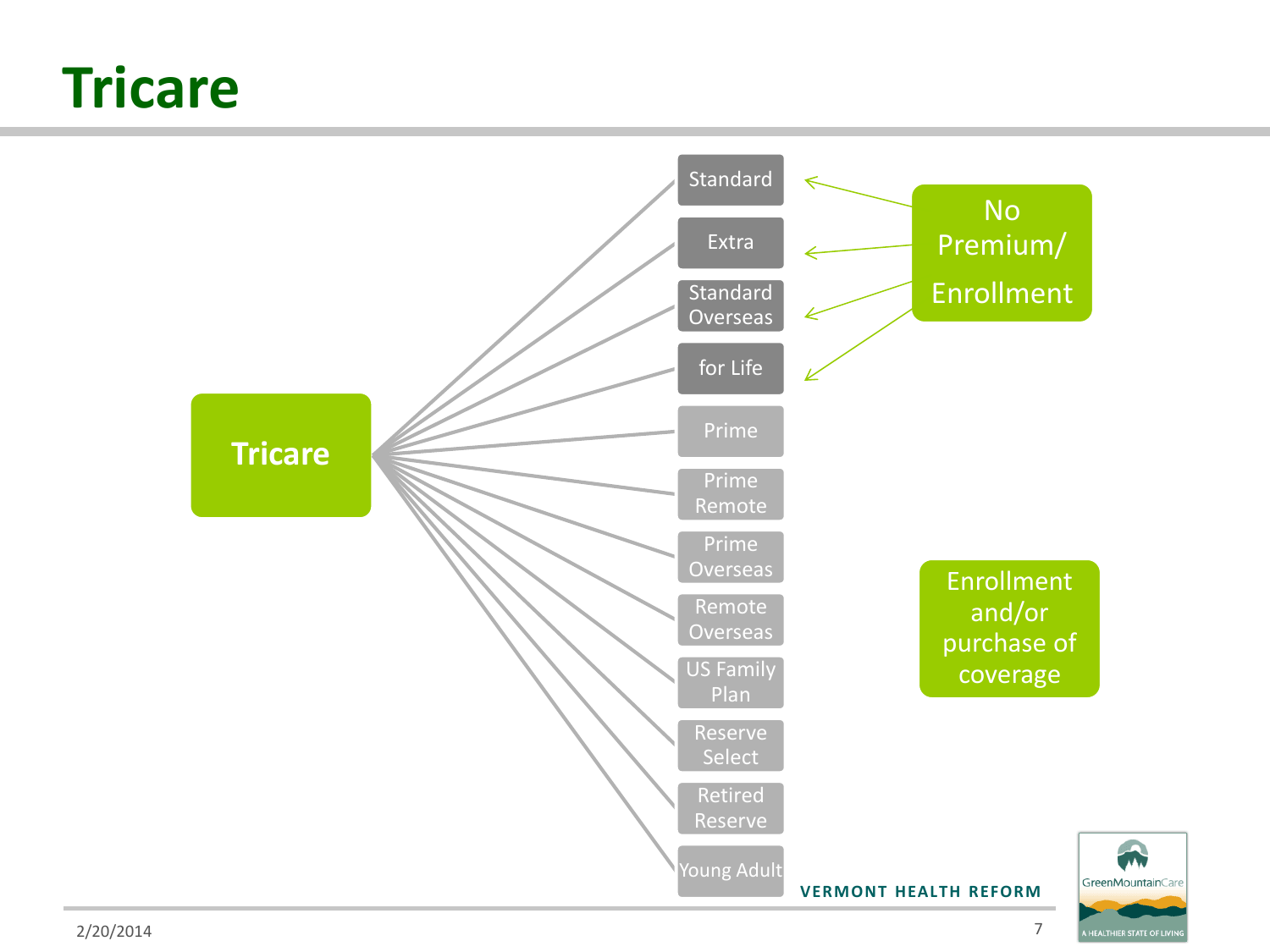### **Vermont and TRICARE**

- 2,307 Service Members were eligible for TRICARE Reserve Select
- 315 Service Members on Active Duty Guard or Active Duty Orders were eligible for TRICARE.
- Roughly 1400 Vermonters are enrolled in a TRICARE Prime. This plan offers managed care for retirees that are not yet eligible for TRICARE for Life.
- 2,264 Vermont Medicaid members have TRICARE insurance that serves as a primary payer over Medicaid.
- Note: Numbers from 2011

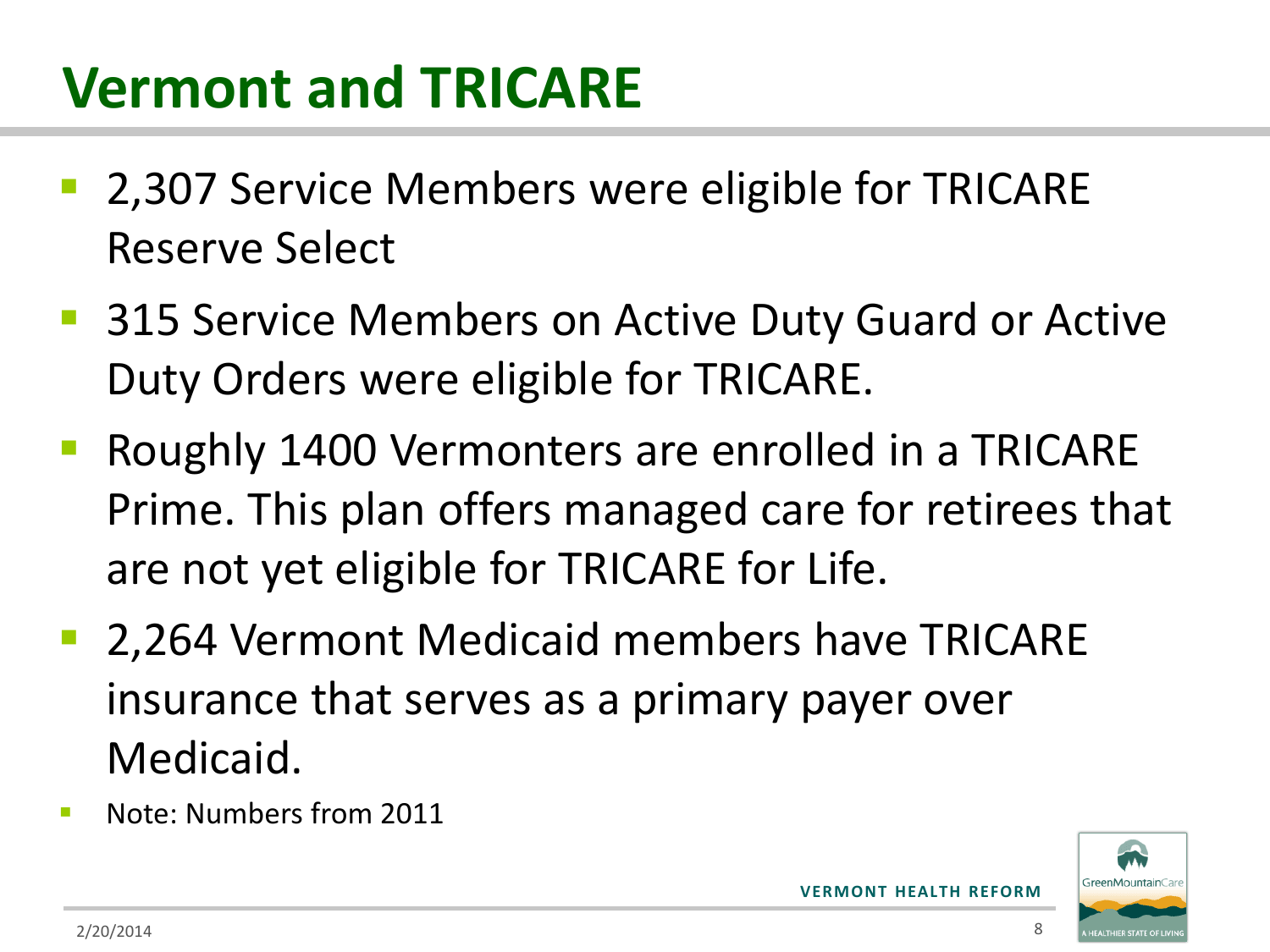### **Issues with TRICARE**

- TRICARE Prime does not cover routine care for beneficiaries out of state
- TRICARE Standard and Extra have higher cost sharing and deductibles than other TRICARE programs
- **TRICARE beneficiaries have difficulty receiving** counseling
	- TRICARE contractor does not recognize some psychologists
	- TRICARE does not reimburse substance abuse counselors